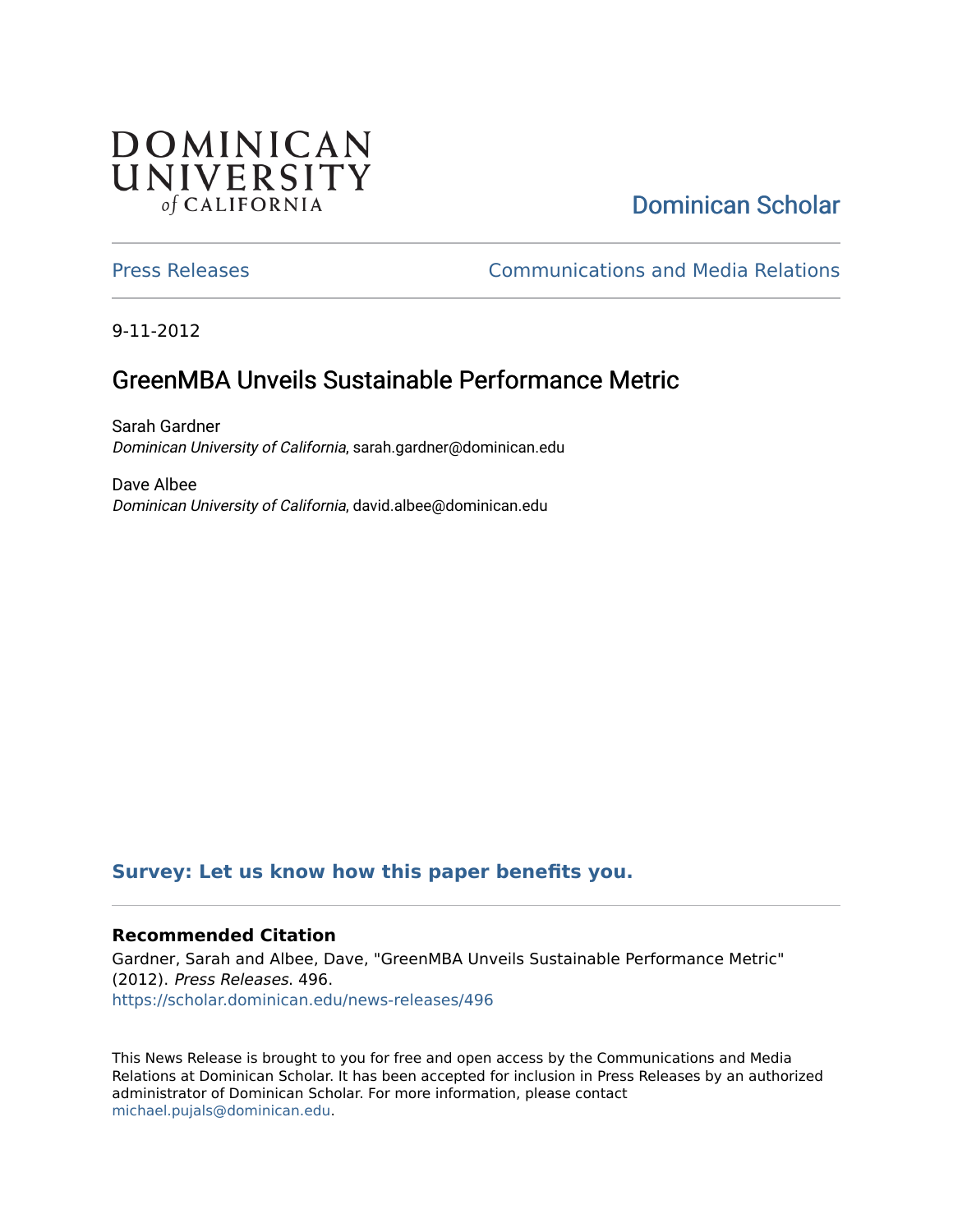### **GreenMBA Unveils Sustainable Performance Metric**

Green MBA Cover PictureThe Sustainable Performance Ranking Metric was unveiled on September 7 at the Sonoma Raceway at Sears Point during the raceway's Accelerating Sustainable Performance Summit, an annual meeting that brings together racing fans, electric car companies and developers of alternative fuels.

The metric rates vehicles' sustainability and performance, both on a scale of 1 to 5, and then adds the two scores together for a "sustainable performance" score from 1 to 10.

Working with Joey Shepp, Sustainability Program Director in the GreenMBA, students used data from Edmunds.com and fueleconomy.gov to determine vehicle miles per gallon and emissions for sustainability. They also assessed horsepower, torque and power-to-weight ratio for performance.

"The metric shows that you don't have to compromise performance for sustainability; there are consumer vehicles available today that deliver the best of both worlds," Shepp said. "This project lays down the roadmap for an emerging market where sustainability and performance are equally valued in purchasing decisions."

Cars included in the ratings were broken down into three vehicle classes: top 10 hatchbacks/wagons under \$60,000 (top car: Chevrolet Volt Plugin Hybrid); top 10 sedans/coupes under \$60,000 (top car: Ford Mustang), and top 10 SUVs/trucks under \$60,000 (top car: Toyota Highlander Hybrid).

The Ford Mustang had the highest rating of the sedans and coupes, with a 2.4 on the sustainability and a 5.0 on performance, resulting in a total sustainable performance ranking of 7.4.

The Toyota Camry LE Hybrid had the second-highest score among sedans and coupes, with an overall score of 7.3.

The Toyota Highlander Hybrid topped the sports utility vehicles and trucks category, with a 3.0 on sustainability and a 4.7 on performance, resulting in a total sustainable performance ranking of 7.7.

Paul Erickson, associate professor of mechanical and aerospace engineering at UC Davis, reviewed the model for the group. The group hopes to expand the model to include further emissions analysis and how carrying multiple passengers impacts mileage.

"It's reasonable to assume that there are significant number of car buyers who care both about performance and their environmental footprint," said Steve Page, Sonoma Raceway president and general manager. "For those consumers, we think this metric can be a useful tool and we look forward to this opportunity to review and refine it."

Media coverage of the Sustainable Performance Ranking Metric and the summit appeared in the San Francisco Chronicle, Sacramento Bee, Santa Rosa Press Democrat, Marin Independent Journal and Paddock Talk.